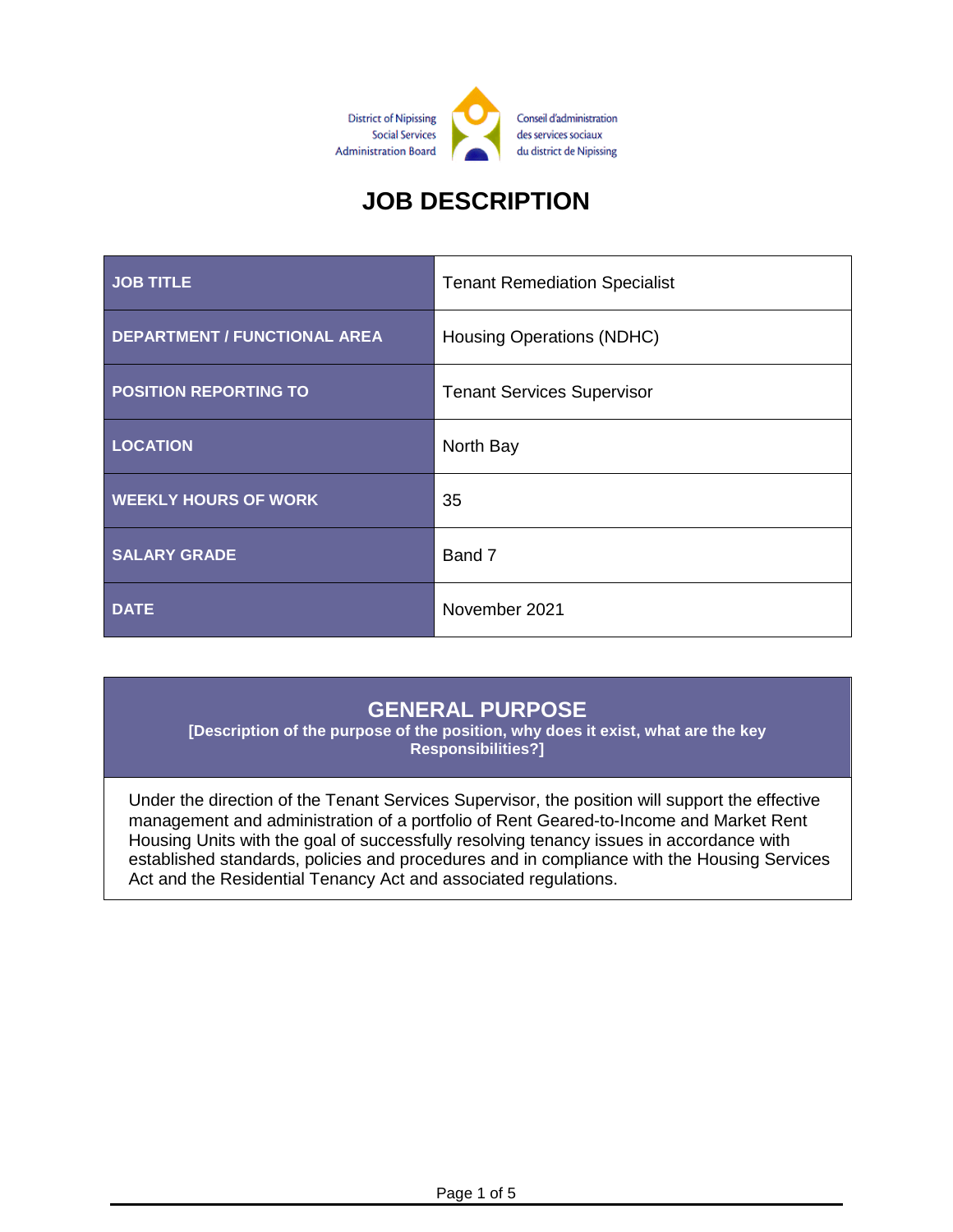## **KEY ACTIVITIES**

**[Name and list under each the key activities of the position and percentage estimate of time for each section.]**

- Provides physical support to tenants in units to ensure readiness for work to be completed.
- Assists tenants with access to formal and informal community and government resources, coordinate services, including reaching out to family members as required.
- Provides support and advocacy for tenants in relation to challenging situations such as hoarding, bed bugs.
- Complete training for bed bug management duties.
- Assists tenants complete all documentation and processes required for compliance with the Housing Services Act and Residential Tenancies Act. Report non-compliant lease infractions as required.
- Assist staff in identifying and interviewing at-risk tenants who have inadequate resources and/or life skills in areas such as; communication, income reporting, loss of subsidy and makes referrals to the appropriate internal/external resources.
- Assist staff to resolve any difficulties that may arise and responds to any complaints from the public and tenants regarding Policies and Procedures.
- Promotes housing stabilization.
- Assists the Tenant Services staff with site visits to explain DNSSAB policies and procedures regarding issues such as; rent payments, yard maintenance, housekeeping issues, etc.
- Conducts site visits to keep apprised of tenant issues such as hoarding and pest management to minimize risk.
- Report clear unit deficiencies and safety issues observed during site visits to the Tenant Services Supervisor.
- In coordination with the Maintenance Officer actively participates in unit inspection; and assists with challenging tenants regarding social or behavior issues identified, if any.
- Preparing and submitting regular reports to the Tenant Services Supervisor identifying key performance indicators requiring further monitoring.

**As a DNSSAB employee, the position is responsible for creating, maintaining and actively participating in a respectful workplace that is free of all forms of harassment, discrimination and violence.**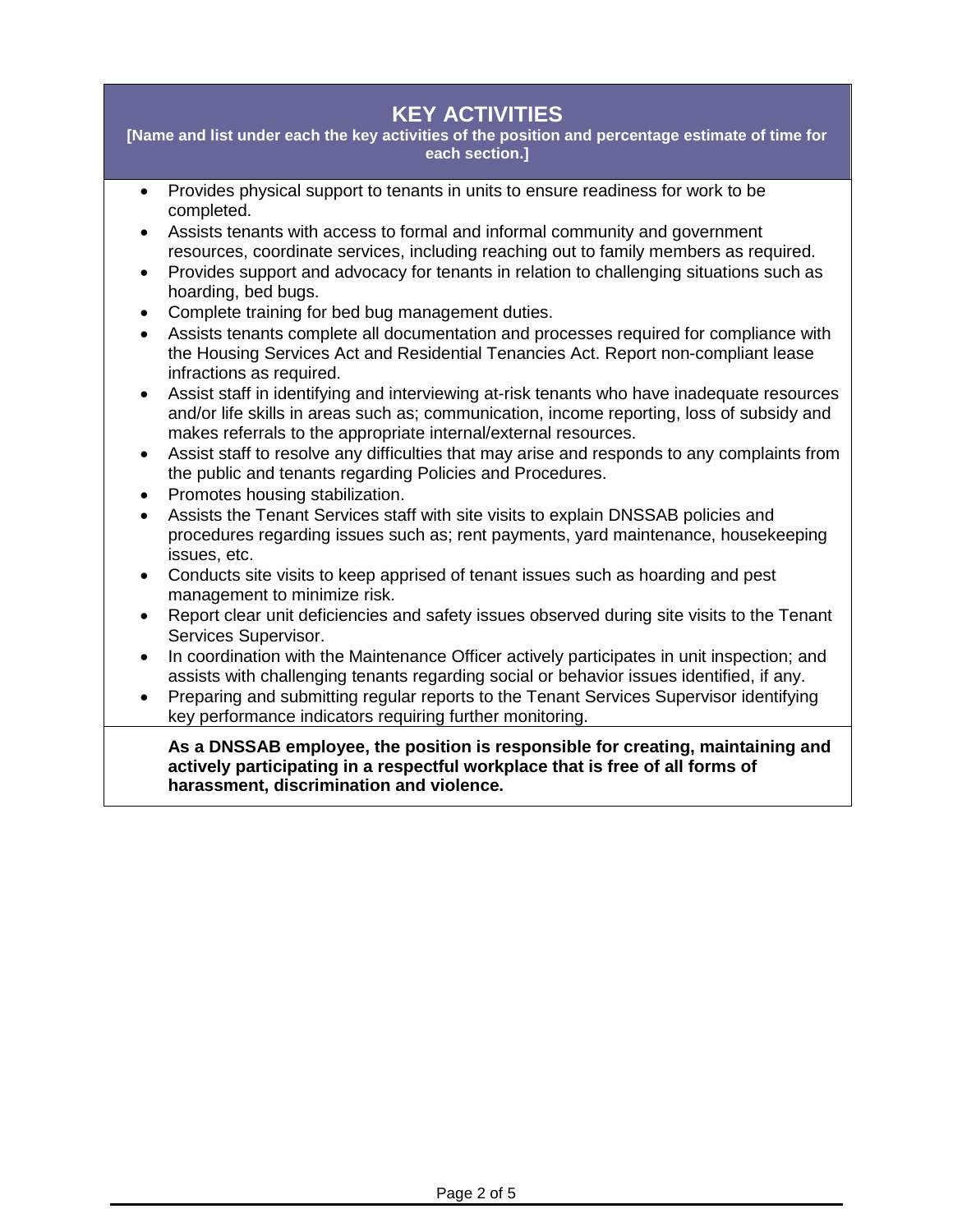## **QUALIFICATIONS**

- Minimum two year post-secondary Diploma in Mental and Health Addictions, Social Work;
- Minimum of one year of experience working with vulnerable populations and people with barriers, ideally in a social housing setting;
- Knowledge of housing policies and procedures as well as related Provincial and Federal legislation ie; Housing Services Act, Residential Tenancies Act, Child and Family Services Act, Municipal Freedom of Information and Protection of Privacy Act, Personal Information Protection and Electronic Documents Act;
- Knowledge of alternative dispute resolution, mediation and crisis intervention skills;
- Excellent communication skills when providing support to tenants on a daily basis and when they are in crisis; discuss observations and make recommendations to the Tenant Services Supervisor;
- Strong time management, organizational and problem solving skills in order to prioritize work activities;
- Proficient in the use of computers and knowledge of Microsoft Office software.
- Knowledge of office practices and procedures;
- Possess report writing and case management, and other relevant correspondence writing skills;
- Ability to work with diverse clients with tact and diplomacy;
- Strong ability to work as a team member in a highly interactive team;
- Ability to investigate, assess, report recommend solutions;
- Demonstrate good judgement in understanding and meeting the needs of the tenants;
- Excellent organization skills are required while being sensitive to time constraints and tight deadlines;
- Working knowledge of internal and generally accepted collection processes is considered an asset;
- Valid Ontario driver's license and reliable vehicle.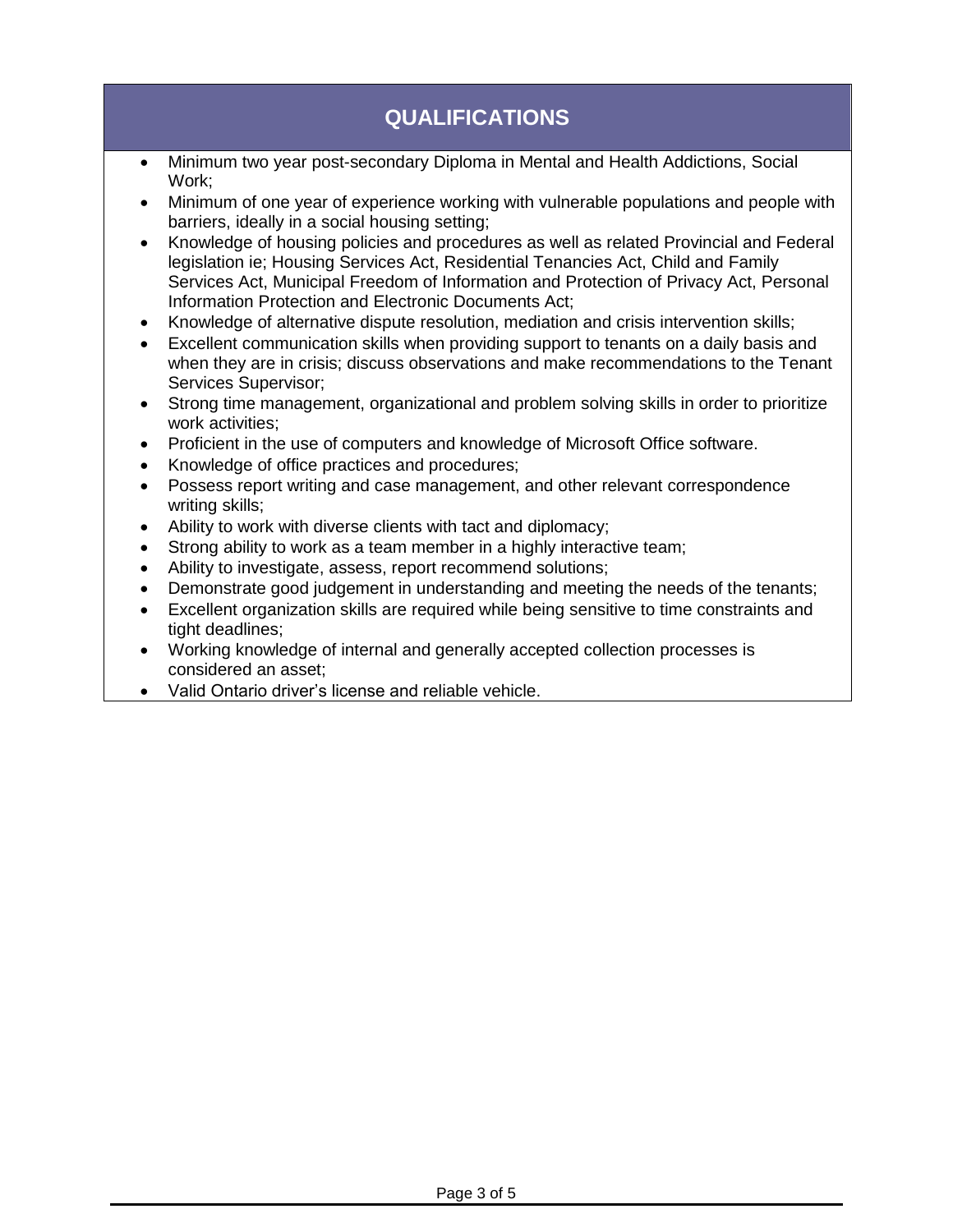## **COMPENSABLE FACTORS**

#### **EDUCATION AND SPECIFIC TRAINING**

**[The level of formalized knowledge required to satisfactorily fill the position – such knowledge is most commonly acquired as a result o time spent in schools, colleges and universities / today's levels and standards are utilized – Education and Work Experience are rated together.]**

Post-secondary diploma or degree.

#### **EXPERIENCE**

**[The length of time required to learn, under instruction or guidance is measured along with the essential techniques and skills the job calls for / work experience Is gained on the job under consideration, on prior jobs where the same or more elementary principles and techniques are used and on related jobs where the required body of knowledge can be built up – this is assuming the "incumbent" starts with the educations level specified in the Education factor.]**

One year experience.

#### **JUDGEMENT**

**[Measures the choice of action and initiative required in applying methods, procedures, or policies to complete the job duties.]**

Requires that changes be recommended to established methods or procedures. Work involves a choice of methods or procedures or sequence of operation.

## **MENTAL EFFORT**

**[Measures the period of time wherein mental, visual and/or aural attentiveness is required on the job. Both the frequency and duration of the effort are to be considered.]**

Frequent periods of intermediate duration.

## **PHYSICAL ACTIVITY**

**[Measures the physical activity by the type and duration required to perform the duties.]**

Medium activity of intermediate duration.

## **DEXTERITY**

**[Measures the level of dexterity required by a job. The levels of manual dexterity are determined by considering the elements of speed and/or accurate hand/eye (or hand/foot) coordination. Movements can be either fine or coarse.]**